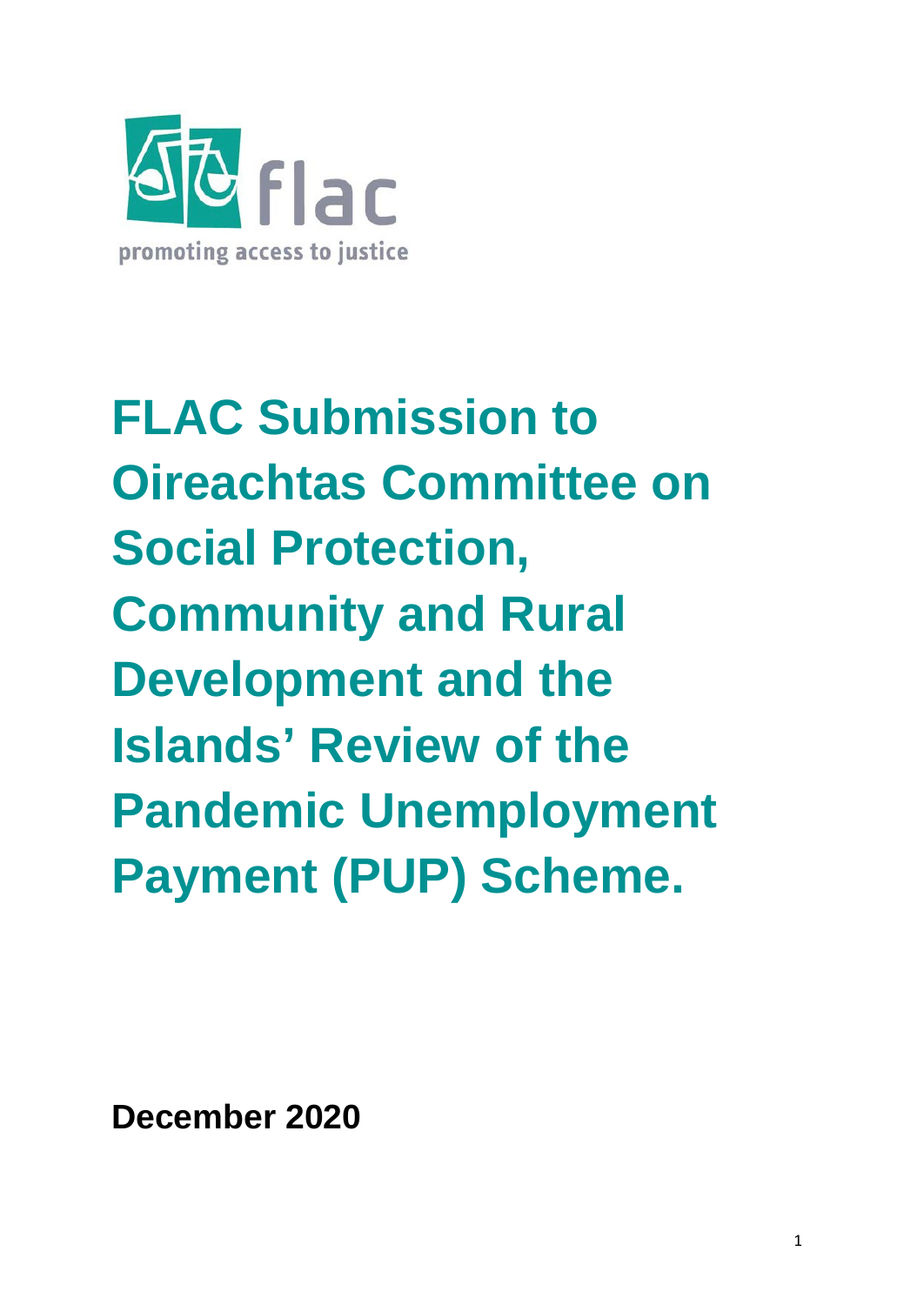# **About FLAC:**

FLAC (Free Legal Advice Centres) is one of Ireland's oldest civil society organisations. It is a voluntary, independent, legal and human rights organisation which for the last fifty years has been promoting access to justice. Our vision is of a society where everyone can access fair and accountable mechanisms to assert and vindicate their rights.

FLAC works in a number of ways:

- Operates a telephone information and referral line where approximately 12,000 people per annum receive basic legal information
- Runs a nationwide network of legal advice clinics in 71 locations around the country where volunteer lawyers provide basic free legal advice to approximately 12,000 people per annum
- Is an independent law centre that takes cases in the public interest, mainly in the area of homelessness, housing, discrimination and disability
- Operates a Roma legal clinic
- Has established a dedicated legal service for Travellers.
- Operates the public interest law project PILA that operates a pro bono referral scheme that facilitates social justice organisations receiving legal assistance from private practitioners acting pro bono.
- Engages in research and advocates for policy and law reform in areas of law that most affect marginalised and disadvantaged

You can access FLAC's policy papers at:<https://www.flac.ie/publications/category/policy/>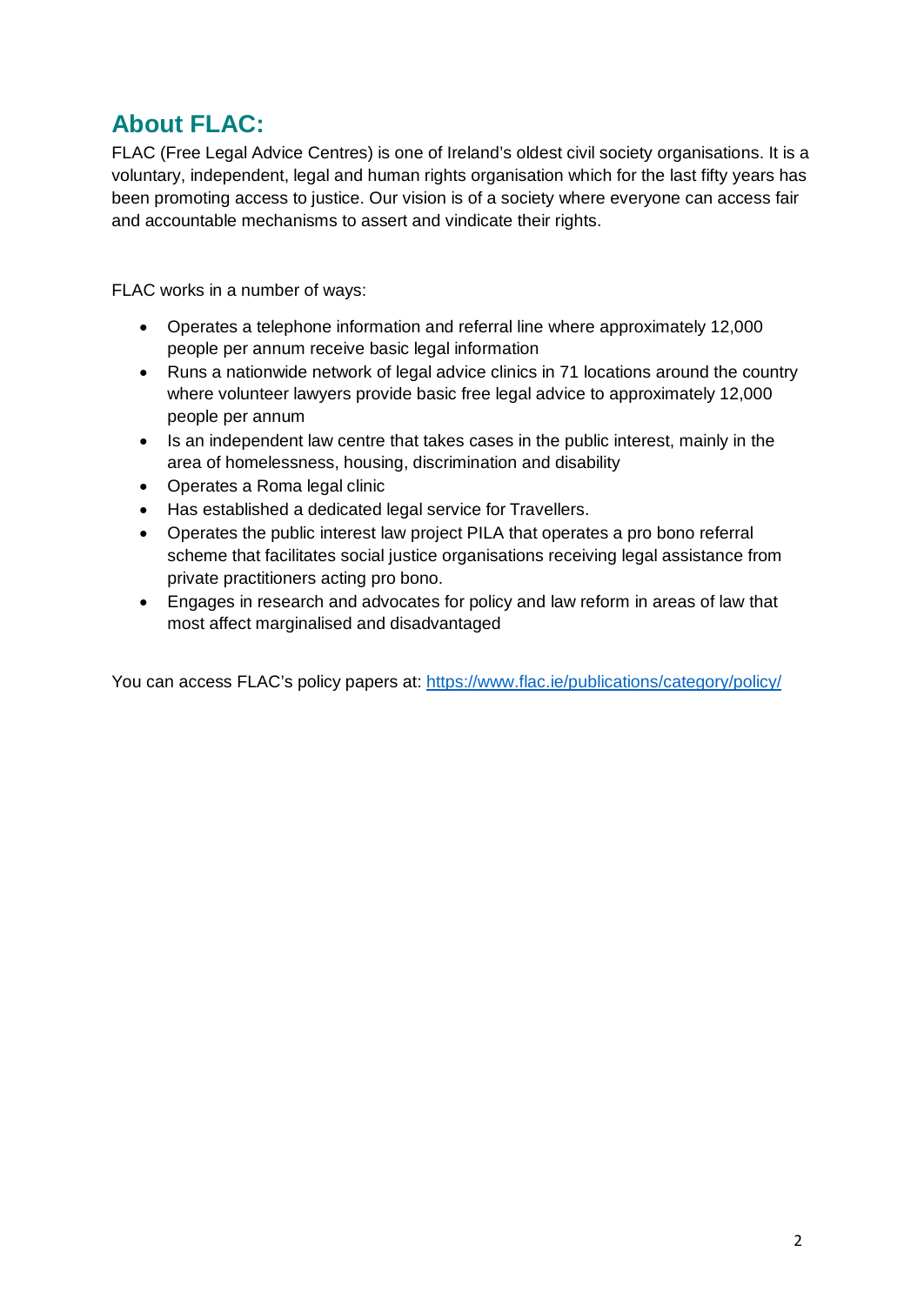**FLAC Submission to Oireachtas Committee on Social Protection, Community and Rural Development and the Islands' Review of the Pandemic Unemployment Payment (PUP) Scheme.**

# **Introduction**

FLAC welcomes the opportunity to make a submission to the Oireachtas Committee on Social Protection, Community and Rural Development and the Islands in the context of their review and examination of the Pandemic Unemployment Payment (PUP) Scheme. We are happy to clarify any point or expand on the contents of this submission and attend at the Special Committee in person or by video conference or otherwise.

Since the onset of the Covid-19 pandemic, FLAC has advocated for the PUP Scheme to be administered in a fair manner having regard to human rights and equality standards, and has sought to highlight operational issues with the scheme which may have created barriers to certain persons or groups accessing the payment.

FLAC made a detailed submission to the Oireachtas Special Committee on Covid-19 in relation to the State's legislative response to the pandemic and appeared before that Committee on 9 September 2020. FLAC's submission to that committee highlighted a number of concerns in relation to the operation of the PUP Scheme.<sup>1</sup> Unfortunately, many of the issues FLAC raised at that juncture remain unresolved.

Since appearing before that Committee, FLAC has continued its research and analysis relating to the operation of the PUP Scheme. We have also provided legal representation to a number of people in relation to their entitlement to the payment.

In this submission, FLAC will highlight issues in relation to the following:

- 1. The actions of Social Welfare Inspectors at airports and ports and the impact of those actions on claimants of the PUP.
- 2. The absence of regulations in relation to entitlement to the PUP during absences from the State.
- 3. The requirement to "Genuinely Seek Work" while in receipt of the PUP and the absence of regulations in relation to same.
- 4. The lack of clarity surrounding how residents in Direct Provision may access PUP arrears.
- 5. The proposal in section 3 of the Finance Bill 2020 to retrospectively create a tax liability in respect of PUP payments received from March 2020.

<span id="page-2-0"></span><sup>1</sup> FLAC's full submission to Oireachtas Special Committee on COVID -19 Response can be accessed in full at: <https://www.flac.ie/publications/flac-submission-to-the-oireachtas-special-committe/>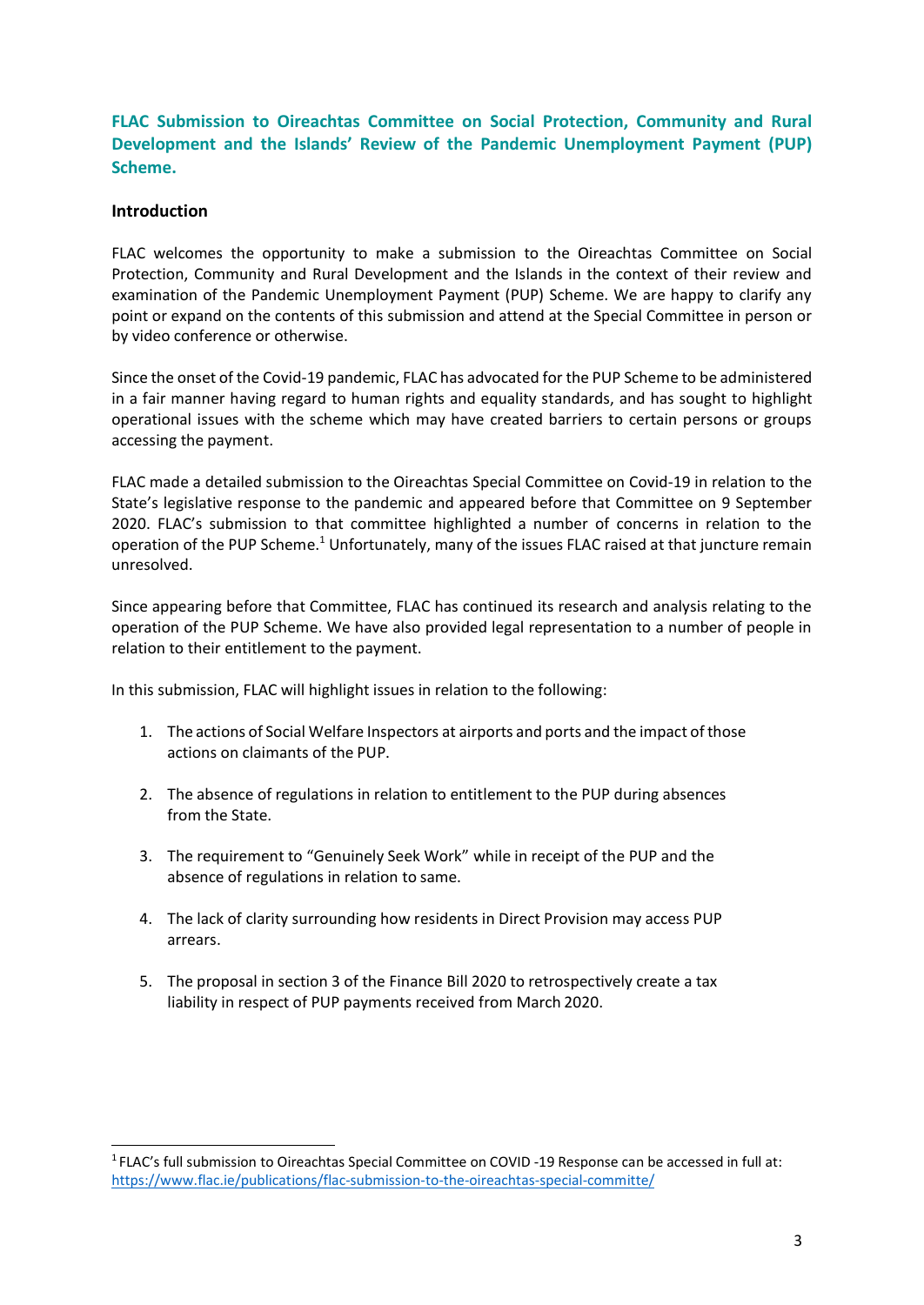# **The actions of Social Welfare Inspectors at airports and ports and the impact of those actions on claimants of the PUP.**

Beginning in June 2020, significant concerns arose around about the actions of the Department of Social Protection at Ports and Airports. In response to this, FLAC sought to highlight the statutory limits on the powers of Social Welfare Inspectors in such settings. While section 250(16B) of 2005 gives Social Welfare Inspectors certain powers in respect of questioning persons at airports, these powers may only be exercised where that Inspector has some "reasonable grounds" of suspicion for questioning a specific person. Accordingly, the 2005 Act does not provide a legal basis for a policy of "blanket" questioning at airports whereby all individuals are questioned before boarding a specific flight or where individuals are questioned without the Inspector having a reasonable grounds for believing that they may be committing a breach of the social welfare code.

In late July 2020, the Minister for Social Protection announced that she had "directed the department to review all cases to date where people who went on holiday and had their payment stopped". The results of this review were announced the following day with the Department stating that of the 2,500 claims for the Covid PUP which were suspended on foot of airport checks, only 85 such suspensions arose in cases where the claimant was not leaving the State permanently. In the Irish Times, the Department is reported as stating that persons subject to this review were deemed to have left the country permanently in circumstances where the Department did not have evidence of them "[returning] to the country seeking to have their payment reinstalled". FLAC has concerns that many persons whose claims for the payment was suspended on foot of airport checks conducted contrary to the 2005 Act, may not have had their payment restored simply because they did not inform the Department of their return to the State (having never been requested to provide such information to the Department). In addition it is unclear whether, having returned to the State, their payment was restored and backdated.

The Department of Social Protection has since stated that it has not carried out any airport checks since 16 July 2020. Further, FLAC is also aware that the Data Protection Commissioner is currently investigating the issues around data protection which arise from the Department's actions in this regard. However, FLAC has a number of outstanding questions in relation to the Department's actions during this period:

First, subsequent to the "review" conducted by the Department of claims suspended on foot of airport checks, the Department was obliged to release information under FOI which raises significant concerns in relation to the selection of flights to certain countries for airport checks. That information shows that the Department operated checkpoints at the departure gates of 30 flights between 1 April 2020 and 13 June 2020. Of these 30 flights, 70% were destined for locations in Romania or Moldova. The fact that each passenger boarding such flights was subject to questioning by the Department raises the worrying implication that Departmental officials were operating under a policy whereby travelling to a certain location was considered by the Department to be a "reasonable ground" for suspecting that a person was breaching social welfare law. In FLAC's view any such policy would be highly suspect and likely to be discriminatory as it would appear to target the person's nationality, rather than any objective criterion independent of nationality.

Second, it is clear that the "review" conducted by the Department may not have restored the payments of all those whose claims were wrongly suspended. The Department's actions at airports are reflective of the policy set out in Departmental Circular 35/20. That circular mandates the suspension of claims for Jobseeker's Allowance, Supplementary Welfare Allowance and the Covid on foot of any absence from the State which does not comply with the Department of Foreign Affairs' travel advice. FLAC's previous submissions (including our submission to the Oireachtas Special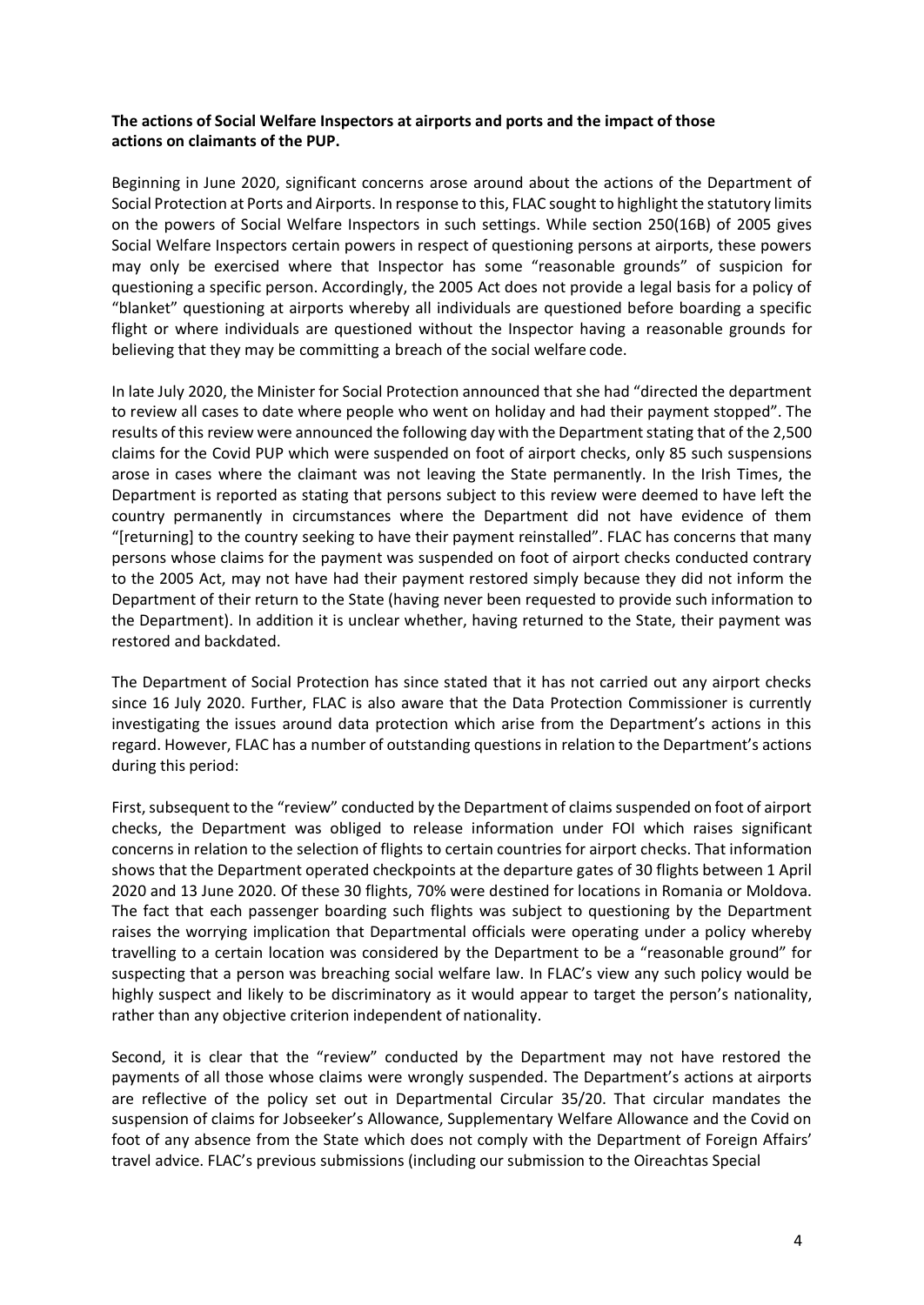Committee on Covid-19 Response) have highlighted that there is no legislative basis for suspending claims for Jobseeker's Allowance and Supplementary Welfare Allowance during absences provided that those absence are not such as to support a finding that the claimants are no longer normally resident in Ireland. This was similarly the case in relation to the Covid PUP during the period 13 March 2020 to 5 August 2020 (before the payment was put on a specific legislative basis).

Third, it appears that in some instances such suspensions were put in place on foot of airport checks at no notice to the claimant. Such a policy represents a flagrant breach of claimants' rights to fair procedures and, specifically, their right to respond to any allegation that they were acting in a manner which disentitled them to a social welfare payment.

Finally, the Social Welfare Appeals Office frequently emphasises that while the initial burden of proving entitlement to a particular payment is placed on the claimant, in circumstances where a payment is stopped by the Department, it is the Department that bears the burden to prove disentitlement. In the case of those who had their claim disallowed after they travelled from the State, the Department does not appear to have initiated a rigorous investigation to assure itself that the person has become dis-entitled before stopping the payment and has effectively put the burden on the claimant to prove their entitlement twice.

None of these concerns have yet been acknowledged, let alone addressed, by the Department to date. FLAC's concerns in this regard are illustrated by the experience of one of our clients, whose claim for the Covid PUP was suspended after she travelled to Romania in May 2020 to attend to a family emergency. Every passenger who boarded her outward bound flight was subject to questioning by Departmental officials who did not identify themselves properly or explain why they were requesting certain information from passengers. Information released under FOI shows that the decision to suspend our client's claim for the PUP was made by a Social Welfare Inspector who had no legislative authority to make such a decision. Further, the suspension was put in place at no notice to her and without any written decision issuing to her so that she could understand the reason for the decision and appeal same if she did not agree with the decision. This woman suffered significant financial hardship as a result of the suspension which remained in place until she returned to work in August 2020. FLAC made representations to the Department on behalf of our client raising concerns at the manner in which her payment had been suspended, the absence of a legal basis for the Department's actions, the absence of fair procedures and the potentially discriminatory nature of the Department's actions. A settlement on confidential terms was reached in that instance.

FLAC is concerned that there may be many other persons (whose claims were stopped on foot of airport checks, in circumstances where there was no legal basis for suspending their claims due to an absence from the State) whose claims have not been restored or where the person is yet to receive a back-payment for the period of unlawful suspension.

## *Recommendations*

**The Government should commit to commissioning an independent review of the activities of Social Welfare Inspectors at ports and airports with a view to establishing how many persons' claims for social welfare payments were suspended on foot "airport checks" which were conducted in a manner contrary to the 2005 Act and contrary to claimants' right to fair procedures. Such a review must also examine the manner in which flights were selected forsuch checks and the findings of the review and any recommendations should be published**

**The Departmentshould review all claimsforsocial welfare payments which were suspended on foot of airport checks with a view to ascertaining whether the checks were carried out lawfully, whether**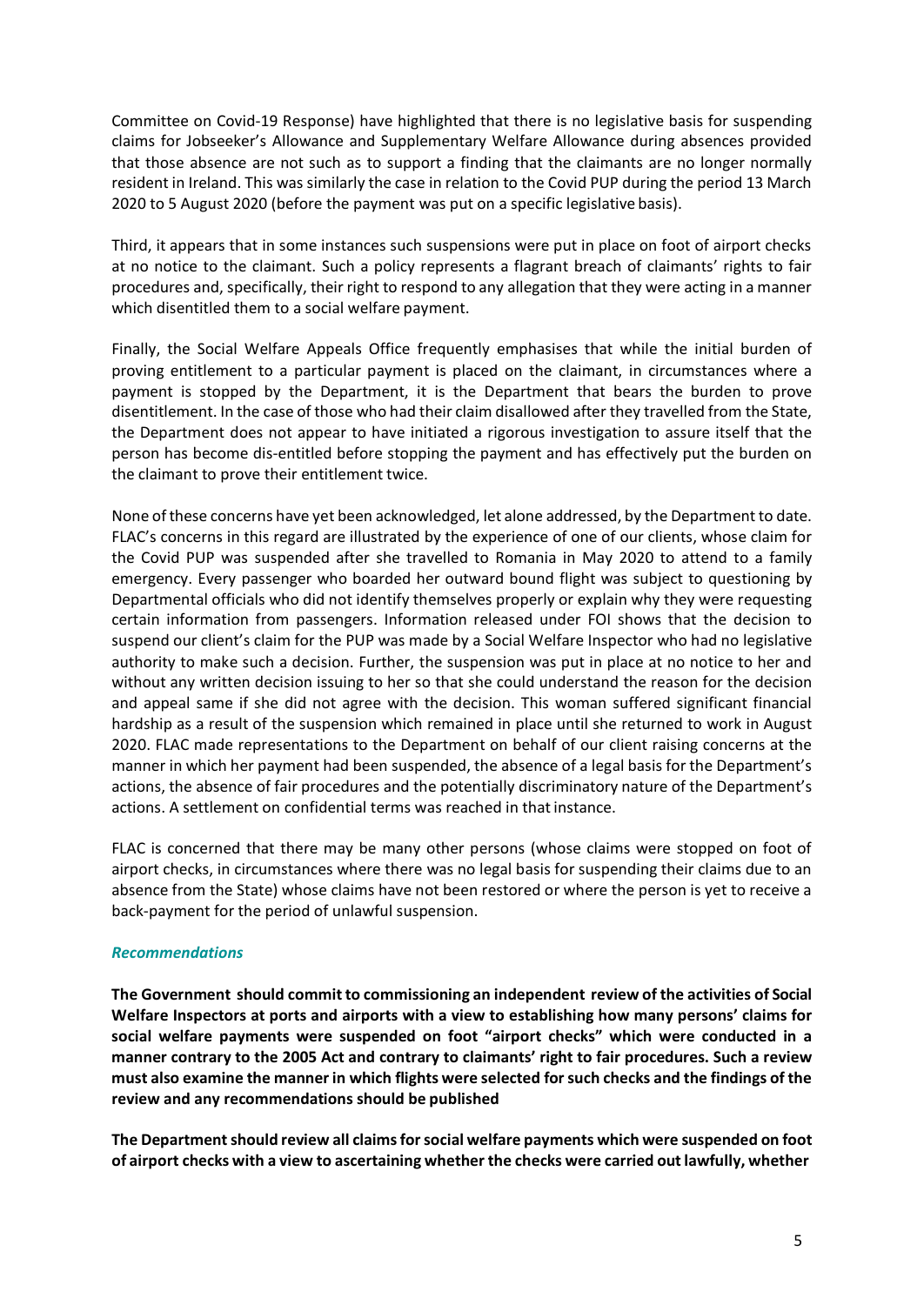**any suspension arising from the checks was allowed under primary legislation in relation to the relevant payment and whether the claimants subject to such checks were afforded fair procedures or given any notice before a suspension was put in place. The Department should lift any suspensions which were imposed arising from airport checks conducted contrary to the 2005 Act or which were imposed in circumstances where the relevant primary legislation did not allow for a suspension on the basis of an absence from the State alone. Further, claimants subject to suspensions under such circumstances should be notified that their claim is being reviewed to allow each claimant to respond to the review and each claimant should be awarded back payments for the period of any unlawful suspension.**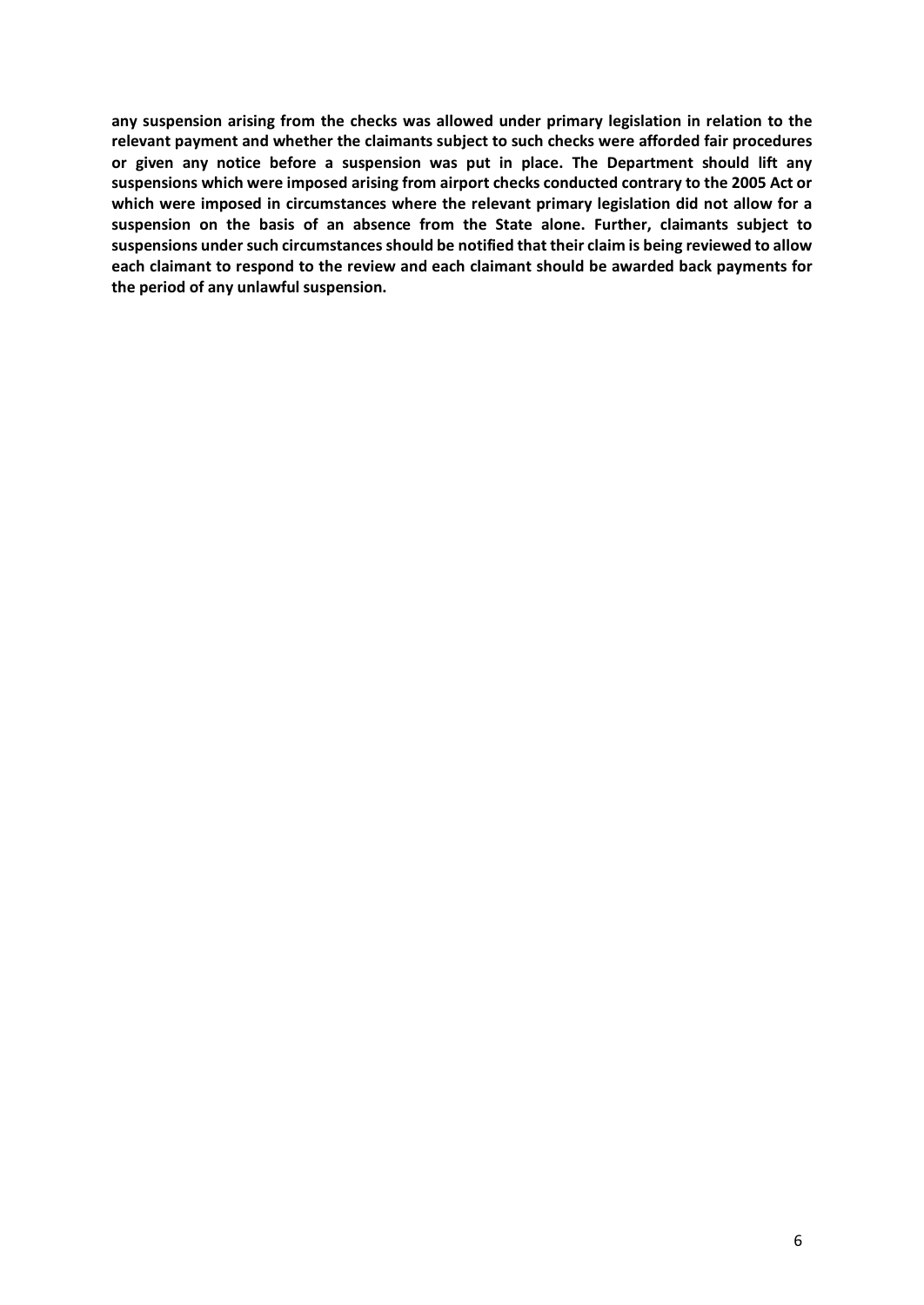# **The absence of regulations in relation to entitlement to the PUP during absences from the State.**

Section 249(1) of the Social Welfare Consolidation Act 2005 (as amended) disentitles claimants to the Covid PUP during absences from the State except "where regulations otherwise provide". No regulations have been made by the Minister to provide for entitlement to the payment during holidays or absences from the State for essential purposes.

By contrast, article 217(d) of the Social Welfare (Consolidated Claims, Payments and Control) Regulations 2007 (Statutory Instrument 142 of 2007) provides that claimants for Jobseeker's Benefit and Jobseeker's Benefit (Self-Employed) are not disentitled to their payments while they are "on holiday, in accordance with the Covid-19 General Travel Advisory in operation by the Department of Foreign Affairs, in respect of the first two weeks of any such absence in a calendar year". Further, the Department, on an administrative basis, allows claimants for Jobseeker's Allowance and Supplementary Welfare Allowance to remain in payment while on holidays (subject to the same conditions).

In addressing the Dáil on 29 July 2020, the Minister for Social Protection stated:

"As I am currently bringing legislation through the Oireachtas to put PUP on a statutory basis, I intend to sign regulations that will bring the PUP payment in line with Jobseeker's. That will mean persons on PUP can travel to Green List countries and their payment will not be impacted. As with Jobseeker's, persons travelling to countries outside the Green List can only do so for essential reasons."

The Minister has yet to sign any such regulations and as a result it does not appear that the Covid PUP is payable to claimants during any absences from the State regardless of the reason for such travel or however short its duration.

Further, FLAC is also concerned that the strict "holiday rules" being implemented by the Department (as reflected in Departmental Circular 35/20) represent an arbitrary and punitive imposition of travel restrictions on those who are in receipt of certain social welfare payments. As highlighted in the above submissions on "airport checks", these new "holiday rules" seem to exceed the conditions allowed for under primary legislation in many instances. While "the Covid-19 General Travel Advisory in operation by the Department of Foreign Affairs" exists only as guidance for the majority of the population, the same advice is being enforced with harsh, punitive effect against persons who are in receipt of certain social welfare payments. It is arguable that such Regulations fails the "principles and policy" test, in that the primary legislation does not envisage that the Regulations that the Minister is allowed to adopt being directed to enforcing public health and travel advice and so may be *ultra vires* the power of the Minister concerned.

## *Recommendations*

**The Minister for Social Protection should urgently introduce regulations allowing claimants of the Covid PUP to take holidays/leave the State.**

**The Minister should review its administrative "Holiday Rules" for all payments (including the Covid PUP) and ensure that the rules applied in respect of each payment are reflective of the conditions in respect of absences from the State arising from primary legislation and not more restrictive.**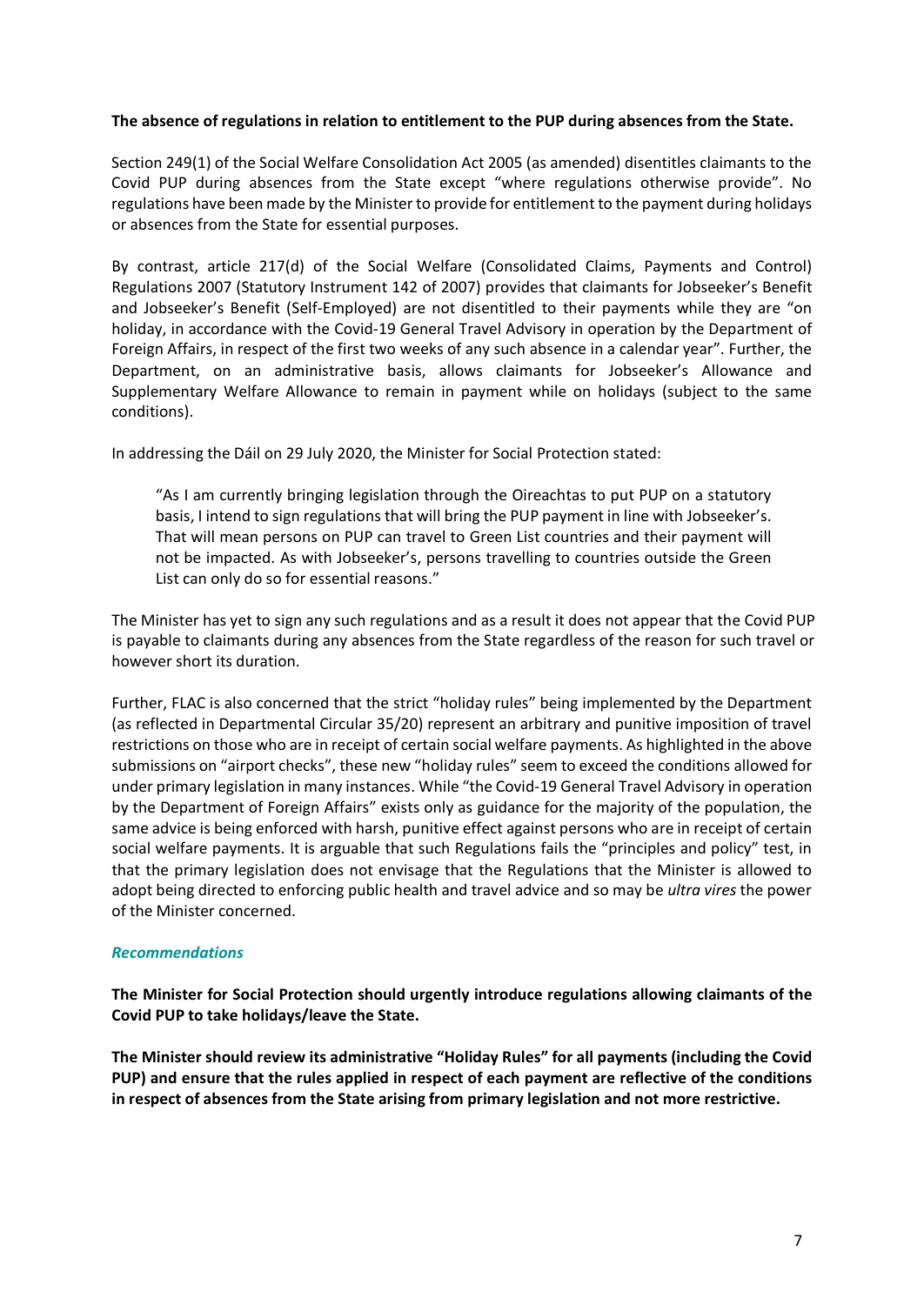# **The requirement to "Genuinely Seek Work" while in receipt of the PUP and the absence of regulations in relation to same.**

The Social Welfare (Covid-19) (Amendment) Act 2020 introduced a requirement to "genuinely seek work" while in receipt of the Covid PUP. Section 68L(1) of the 2005 Act (as amended by the 2020 Act) provides that, in order to be eligible for the Covid PUP, a person must be "genuinely seeking, but is unable to obtain, employment suitable for him or her having regard to his or her age, physique, education, normal occupation, place of residence and family circumstances". Further, section 68L3 of the 2005 Act provides that a person is disentitled to the payment if he orshe:

- "(c) has refused an offer of suitable employment,
- (d) has failed or neglected to avail himself or herself of any reasonable opportunity of obtaining suitable employment"

FLAC has concerns about the imposition of a requirement for claimants to "genuinely seek work" whilst in receipt of the Covid PUP. Although, the 2020 Act does not apply the condition retrospectively, the condition may have an adverse impact on many claimants' eligibility for the payment following its enactment.

The "eligibility notice" for the Covid PUP on the application form promulgated by the Department has always stated (and still states) that the payment is available to those who "have been temporarily laid-off from work". Many employees and owners of businesses which are currently closed but intend to reopen are in receipt of the Covid PUP. It seems unreasonable to expect such claimants to seek alternate work in circumstances where they have every expectation of resuming employment imminently. Further, employees who have been laid off may have to forego statutory redundancy payments from their original employer if they take up other employment elsewhere which obliges them to give notice in their previous employment. The right of an employee to pro-actively claim a redundancy lump sum where they have been on lay-off for four or more continuous weeks was temporarily removed for the duration of the Covid crisis by section 29 of the Emergency Measures in the Public Interest (Covid 19) Act 2020. Thus, if such a person did find another job, they would have to forego all statutory redundancy as well as minimum notice entitlements. Further, those who have no access to child care services due to the pandemic may be unable to seek work while in receipt of the Covid PUP and their entitlement to same may therefore be prejudiced.

While the Minister and representative of the Department of Social Protection have made statements to the effect that this requirement to "seek work" is currently not being enforced by the Department, this position is not reflected in the legislation governing the scheme.

Unlike other payments where claimants are required to "genuinely seeking work", the Minister has not introduced any regulations in relation to how claimants are to be assessed as "genuinely seeking work" whilst in receipt of the Covid PUP. The introduction of such regulation would provide welcome clarity as to the how the requirement to genuinely seek work is currently operating in the context of the Covid PUP.

Finally, FLAC is concerned that the Department has adopted a policy (by way of Departmental Circular 35/20) to the effect that, where claimants are in receipt of a payment which requires them to "genuinely seek work", this criteria cannot be satisfied during the two-week period of self-isolation advised following a claimant's return from certain countries. Given the proliferation of online working and recruitment, the basis for this policy is questionable. Further, many citizens may need to selfisolate for any number ofreasons aside from having recently engaged in international travel; however,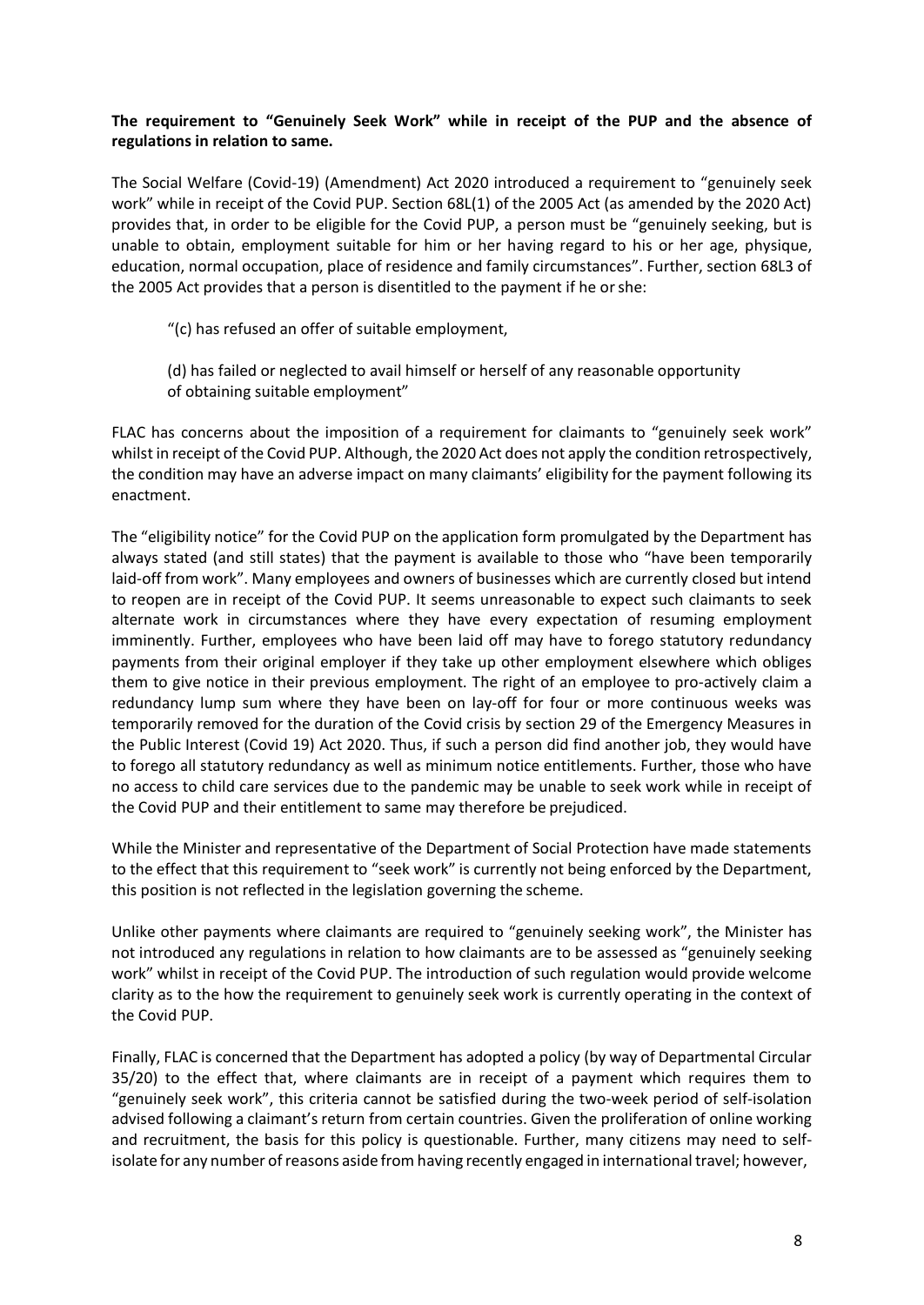the Department has not published anything to suggest that claimants of Jobseeker's Benefit should withdraw their claim for the payment while self-isolating for other reasons. It is thus worth questioning whether the proposition that those who are self-isolating after travelling abroad are unavailable for work or not seeking work is sustainable and also whether it puts pressure on claimants not to self-isolate in such circumstances.

# *Recommendations*

**The Department should review the imposition of a requirement to "genuinely seek work" while in receipt of the Covid PUP. At the very least, regulations should be introduced setting out how this criteria is to be applied to claimants for the payment which take into account the fact that many claimants have limited access to childcare and, further, that many claimants for the payment are temporarily laid-off and have every expectation of resuming their previous employment or selfemployment.**

**The Department should review Departmental Circular 35/20 including the rigid policy contained therein to the effect that persons cannot be considered to be "genuinely seeking work" during periods when they are advised to self-isolate.**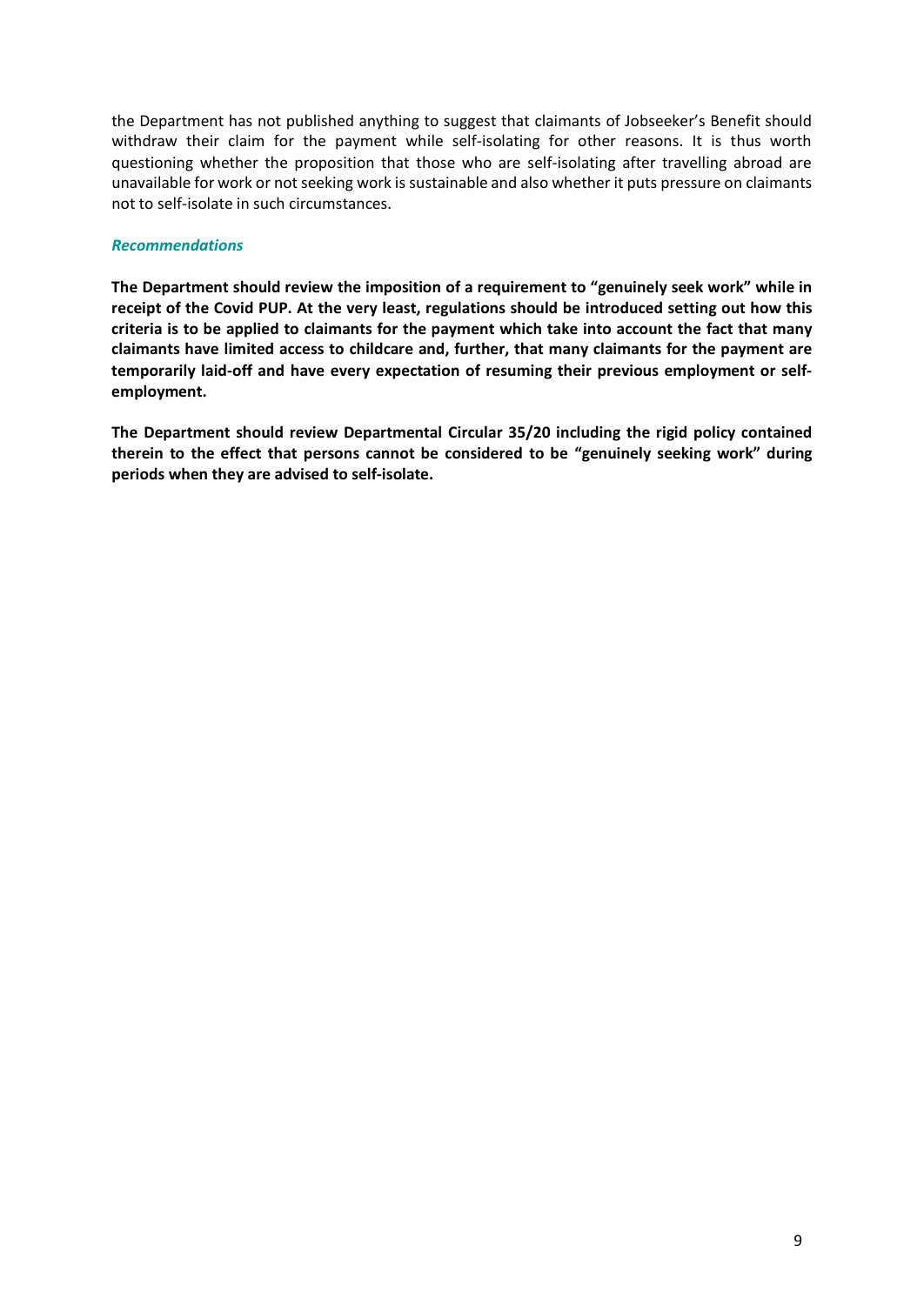#### **PUP arrears owed to residents of Direct Provision.**

In announcing that employees resident in Direct Provision Centres would be able to access the Covid PUP in August 2020, the Minister for Social Protection stated that the "payment will be paid with effect from when they were temporarily laid-off". However, it appears that when such resident's claims are granted by the Department, the arrears due to them are not paid immediately and no information is provided in relation to when they should be expected.

FLAC recently made representations to the Department on behalf of a resident in Direct Provision who had been laid off in March 2020 but whose claim for the PUP was only awarded in August. As a result, she had suffered acute financial hardship in the intervening period. The woman was aware of the Minister's statement to the effect that arrears would be paid in such cases but did not know how to access them. In that instance, the arrears were paid after representations from FLAC to the Department. However, the case raises concerns that there may be other workers who are resident in Direct Provision centres who may not be aware that they are owed Covid PUP back-payments, or who may be having difficulty accessing their PUP back-payments.

FLAC understands that the Department intends is currently undertaking a review of claims for the Covid PUP with a view to establishing how many claimants may be owed arrears of the payment. It is clear that any such review should include a calculation of the arrears owed to claimants of the payment who are resident in Direct Provision.

## *Recommendation*

**The Department's ongoing review of outstanding arrears owed to claimants of the PUP should ensure that claimants who are resident in Direct Provision have received arrears in respect of any time since they were laid-off during which they were not in receipt of the payment. The Department should also undertake to ensure that residents in Direct Provision are fully aware of their entitlement to the PUP.**